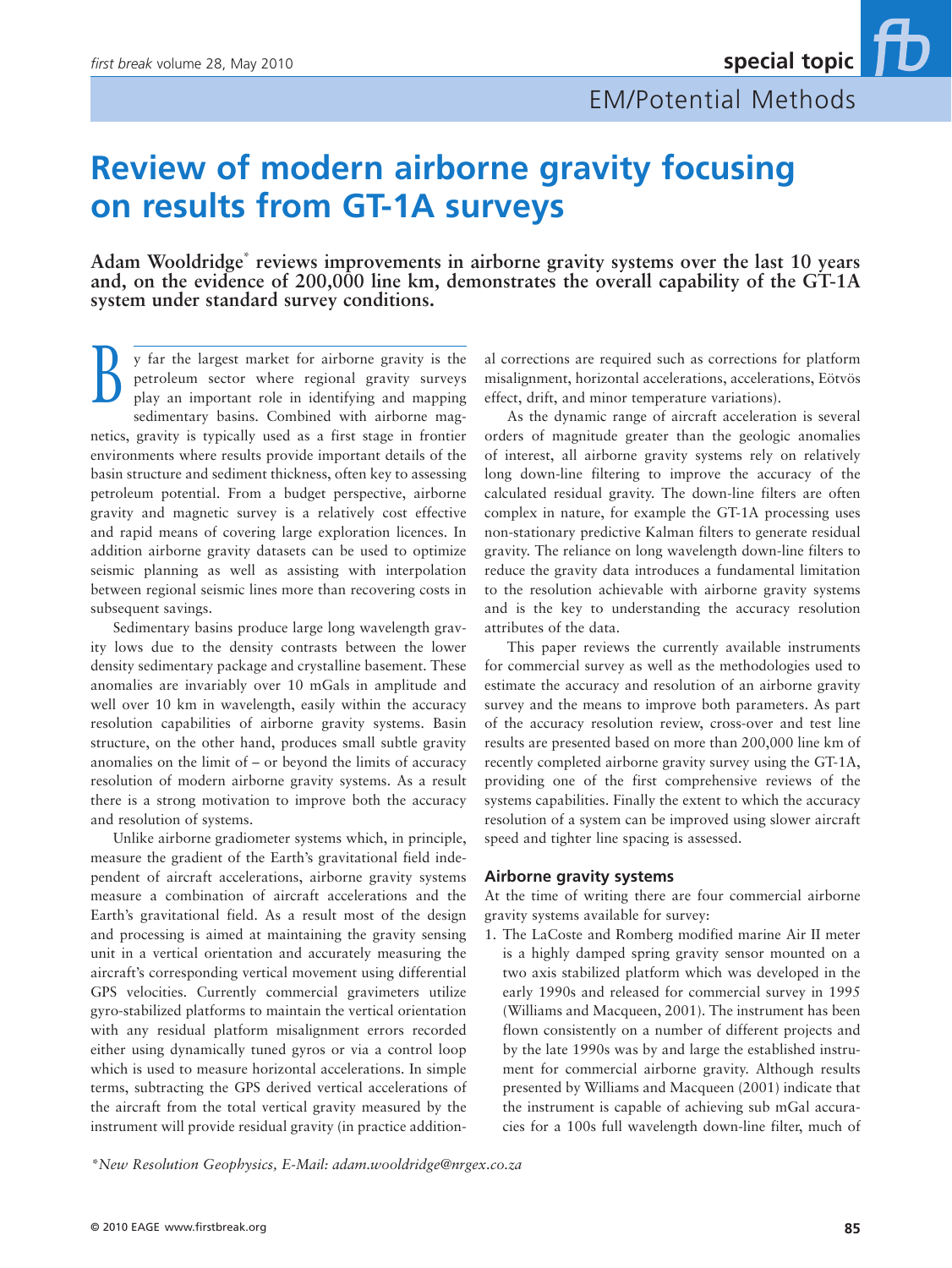

Figure 1<sup></sup> Modelled gravity anomaly over a typical basin illustrating the relative amplitude and wavelength of the gravity response due to the broad basin and detailed *basin structure. As anomalies attributed to basin structure are subtle, this calls for improvement in the overall accuracy resolution of airborne gravity systems.*

the published literature indicates that typical accuracies under survey conditions are greater than 2 mGals, e.g., Bastos et al. (2000); Glennie et al. (1999); Bruton et al. (2001); Wooldridge (2004a). The Air II instrument has largely become redundant with the introduction of more accurate Airgrav and GT-1A instruments and has recently been replaced by the Scintrex TAG system (Air III).

- 2. The AIRGrav system consists of a three-axis gyro stabilized inertial platform with three orthogonal accelerometers. A Schuler-tuned inertial platform is used to maintain the vertical orientation of the gravimeter independent of the aircrafts acceleration (Sander et al., 2004). One of the major advances in this type of system was the improvement in the INS platform and use of an accurate three axis accelerometer rather than a spring-type sensor removing the reliance on a control loop to measure horizontal accelerations. As a result the instrument is capable of operating in typical flying conditions experienced in aeromagnetic surveys (Sander et al., 2004) and has been demonstrated to consistently deliver results of better than 0.6 mGals for a 100 s full wavelength down-line filter (Elieff and Ferguson, 2008).
- 3. The GT-1A system was developed by Gravimetric Technologies in the Russian Federation. The system again relies on a Schuler-tuned three-axis inertial platform (Gabell et al., 2004; Berzhitzky et al. 2002) with vertically constrained gravity sensing element allowing for operation in more turbulent conditions compared with the Air II system (Wooldridge, 2004a). Unlike the AIR-Grav system, the quality of GT-1A results are impacted by increased turbulence (Studinger et al., 2008) preventing the possibility of tight drape flying with the instrument and often necessitating a requirement for night flying when conditions are less turbulent. Presented results

demonstrate that under ideal conditions the system is capable of accuracies better than 0.5 mGals for 100 s down-line filter lengths (Wooldridge (2004b)). Based on results presented in this article, the system is capable of consistently delivering results of better than 1 mGal for a 100 s full wavelength down-line filter with an overall average of better than 0.7 mGals.

4. The TAGs system has recently been introduced by Scintrex. The system is a modification of the original L&R-Air II gravimeter with two-axis gyro-stabilized platform and zero-length spring concept. Improvements have been made to the spring tension tracking loop and stabilized platform control loop. Following flight test data from 2006 to 2009, Scintrex has claimed that the system is capable of



#### **Radially Averaged Power Spectrum**

*Figure 2 Approximation of the 80 s down-line Kalman filter used to reduce GT-1A data at an aircraft speed of 60 m/s. The filter shape is illustrated in blue with an example of a power spectrum and resultant filtered spectrum illustrated in black and red respectively.*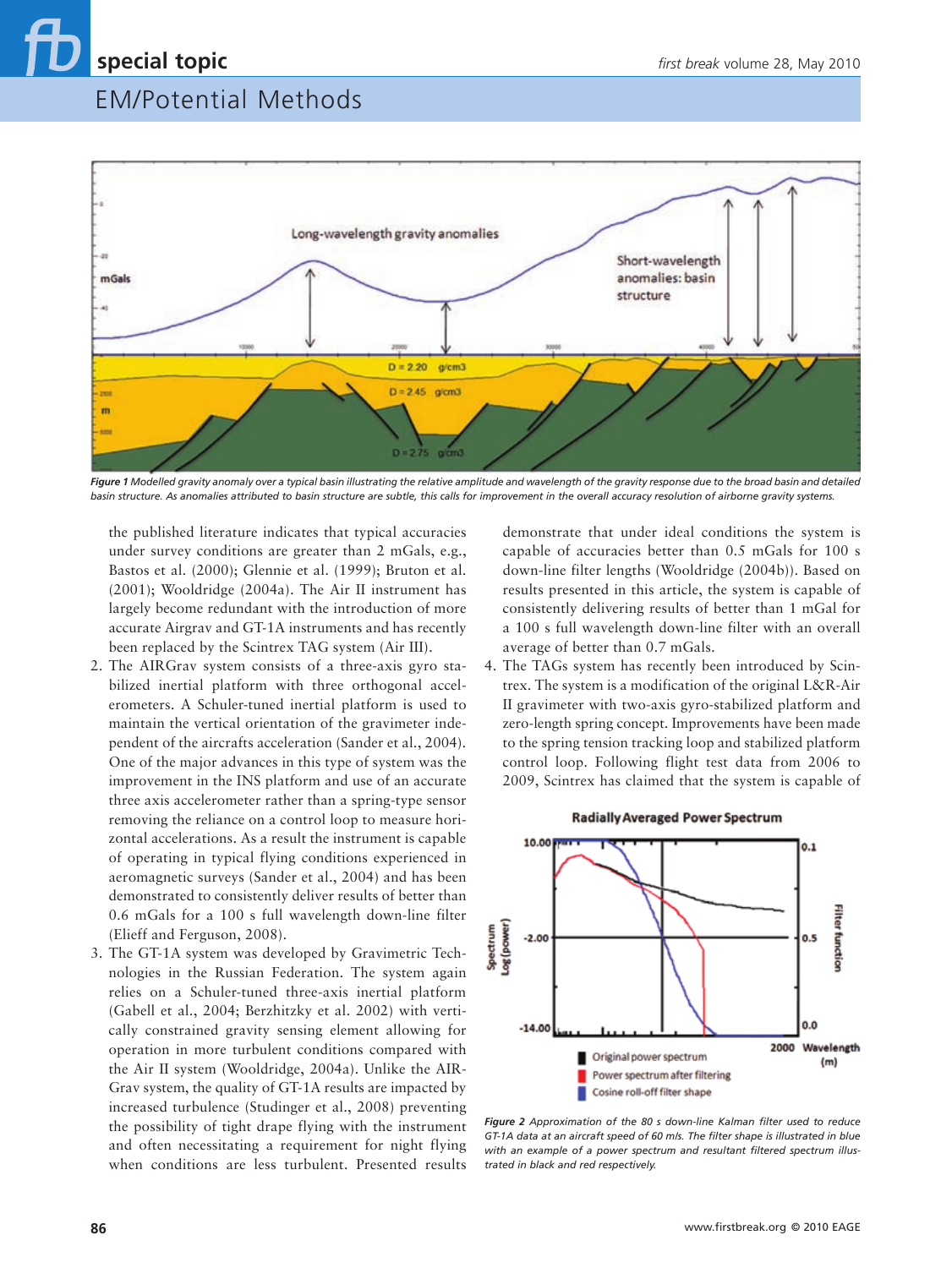achieving sub-mGal accuracies for a 100 s full wavelength down-line filter.

#### **Estimating accuracy resolution**

Down-line filters of between 50 and 200 s are typically used to reduce residual gravity. By shortening the filter length, the system resolution is improved at the expense of accuracy which degrades exponentially. The effective resolution of the system is generally equated to the half wavelength of the down-line filter multiplied by the aircrafts speed (as a result half wavelength filter lengths are often quoted rather than the full wavelength filter). In practice the relationship is more complex due to the structure of the filter used to smooth the data. An approximation of an 80 s Kalman filter used to reduce GT data at an aircraft speed of 60 m/s is illustrated in Figure 2. The filter is similar in characteristics to a full wavelength cosine roll-off filter with 100% pass at 10 km, 50% pass at 4.8 km, and 0% pass at 3 km.

Several methods for calculating uncorrelated noise in airborne gravity datasets are used. Typically contractual



*Figure 3 Repeat line results from 37 lines collected on a recent GT-1A survey. The graph illustrates the difference between Green and Lane's method and RMS differences for progressive numbers of repeat lines.*

20000

15000

Dist (m)

 $25000$ 

5000

10000

2009/10/07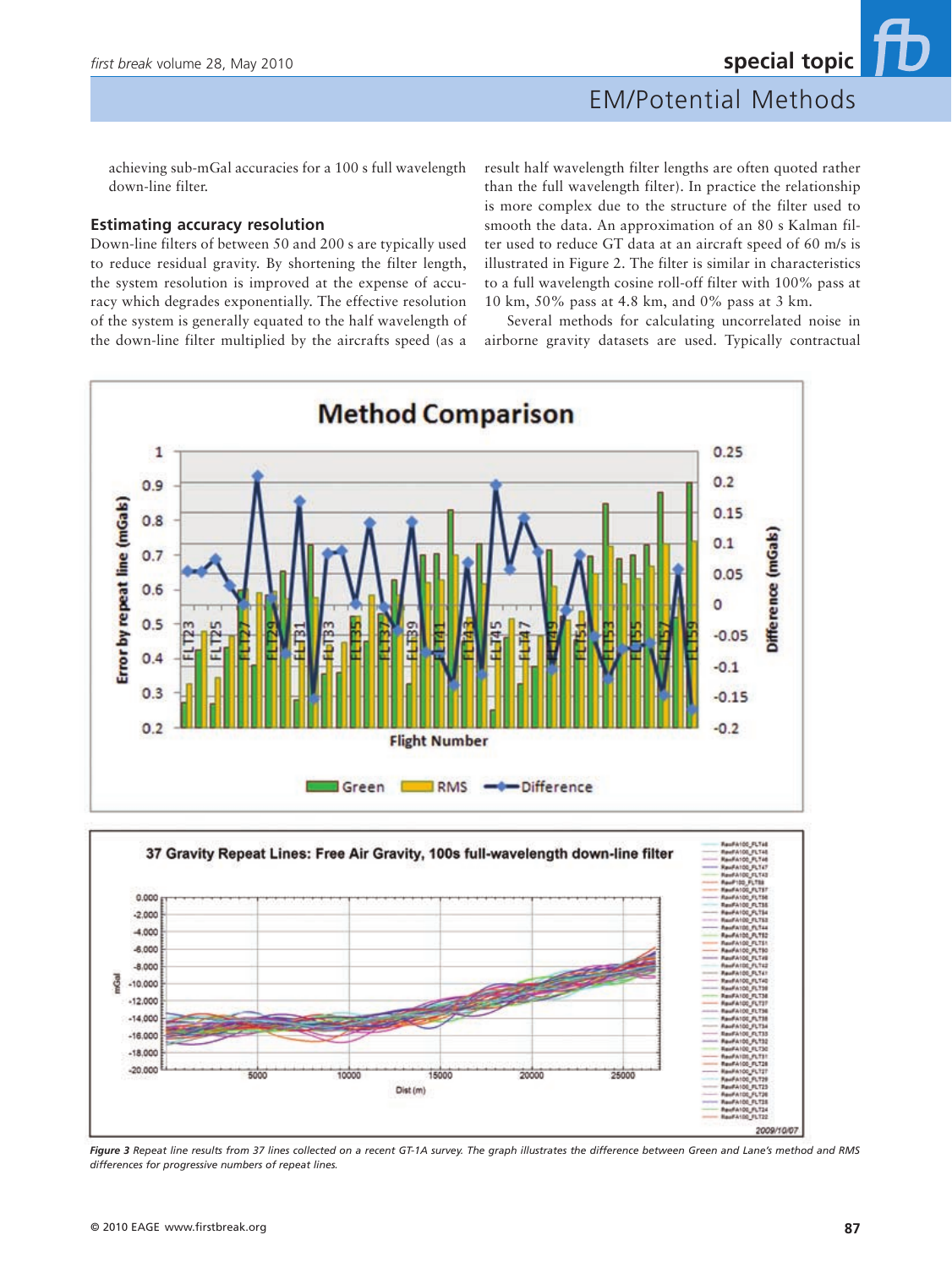# **special topic** *first break* volume 28, May 2010

## EM/Potential Methods

tolerances rely on cross-over differences between traverse and tie lines after first order levelling has been applied. A simple grid based method subtracting gridded odd and even traverse lines is effective when the line spacing is tight enough to provide sufficient oversampling in the dataset (Sander et al., 2002).

| Method                      | Result (mGals) |
|-----------------------------|----------------|
| Green and Lane              | 0.593          |
| <b>RMS</b>                  | 0.602          |
| Average deviation from mean | 0.512          |

Statistically, repeat line data provides a more robust estimate of uncorrelated noise. Two methods are typically used to calculate repeat line noise: a statistical method suggested by Green and Lane (2003) for calculating additive errors in repeat line data; and a more standard method using the RMS differences between repeat lines. As the choice of method for noise calculations produces slightly different results it is worth briefly describing the differences and demonstrating the outcome on a dataset of 38 repeat lines collected on a recent GT-1A survey.

Green's method is based on a linear model for additive errors (X) that are described as a function of the line (l) and sample (i). The data are used to calculate the arithmetic mean for each location using all the lines and the arithmetic mean

| <b>Survey line kms</b> | Cross-over error | Repeat line error | # Repeat lines | Survey type       |
|------------------------|------------------|-------------------|----------------|-------------------|
| 10 629                 | 0.63             | 0.41              | 18             | Drape             |
| 10 500                 | 0.85             | 0.54              | 14             | Drape             |
| 2 3 0 0                | 0.55             | 0.59              | $\overline{7}$ | <b>GPS</b> Height |
| 5 5 6 0                | 0.56             | 0.60              | 11             | Drape             |
| 11 700                 | 0.96             | 0.82              | 30             | Drape             |
| 5 7 9 0                | 0.61             | 0.67              | 15             | <b>GPS</b> Height |
| 16 160                 | 0.69             | 0.62              | 12             | Drape             |
| 4 5 4 5                | 0.53             | 0.79              | $\overline{4}$ | <b>GPS</b> Height |
| 2 9 5 0                | 0.70             | 0.68              | 6              | <b>GPS</b> Height |
| 5 740                  | 0.62             | 0.58              | 9              | <b>GPS</b> Height |
| 8 8 1 7                | 0.46             | 0.71              | 13             | <b>GPS</b> Height |
| 5 4 3 0                | 0.86             | 0.60              | 11             | Drape             |
| 15 370                 | 0.69             | 0.68              | 15             | <b>GPS</b> Height |
| 3 600                  | 0.51             | 0.65              | 6              | <b>GPS</b> Height |
| 49 411                 | 0.69             | 0.69              | 84             | <b>GPS</b> Height |
| 20 000                 | 0.75             | 0.72              | 36             | <b>GPS</b> Height |
| 3 800                  | 0.73             | 0.75              | $\overline{7}$ | <b>GPS</b> Height |
| 33,000                 | 0.53             | 0.70              | 62             | <b>GPS</b> Height |
| 215,302                | 0.67             | 0.70              | 361            |                   |

*Table 1 Comparison of methods used to determine uncorrelated noise.*

Table 2 Accuracy results from 100 s free air data for recently completed surveys. Cross-over errors have undergone first order levelling; repeat line analysis under*taken using Green and Lane's method.*

| Aircraft                       | Normal Cruise speed | Stall speed | <b>Typical survey speed</b> |
|--------------------------------|---------------------|-------------|-----------------------------|
| Pilatus PC6                    | $125$ Kts           | 52 Kts      | $90 - 110$ Kts              |
| Eurocopter AS350 B3 helicopter | $127$ Kts           | N/A         | $60 - 110$ Kts              |
| Cessna C <sub>208</sub>        | $155$ Kts           | 61 Kts      | 120 - 150 Kts               |
| Piper Navajo                   | 164 Kts             | 70 Kts      | 130 – 160 Kts               |
| Cessna C <sub>406</sub>        | <b>181 Kts</b>      | 75 Kts      | 150 – 180 Kts               |

*Table 3 Typical airspeeds for a number of standard survey aircraft.*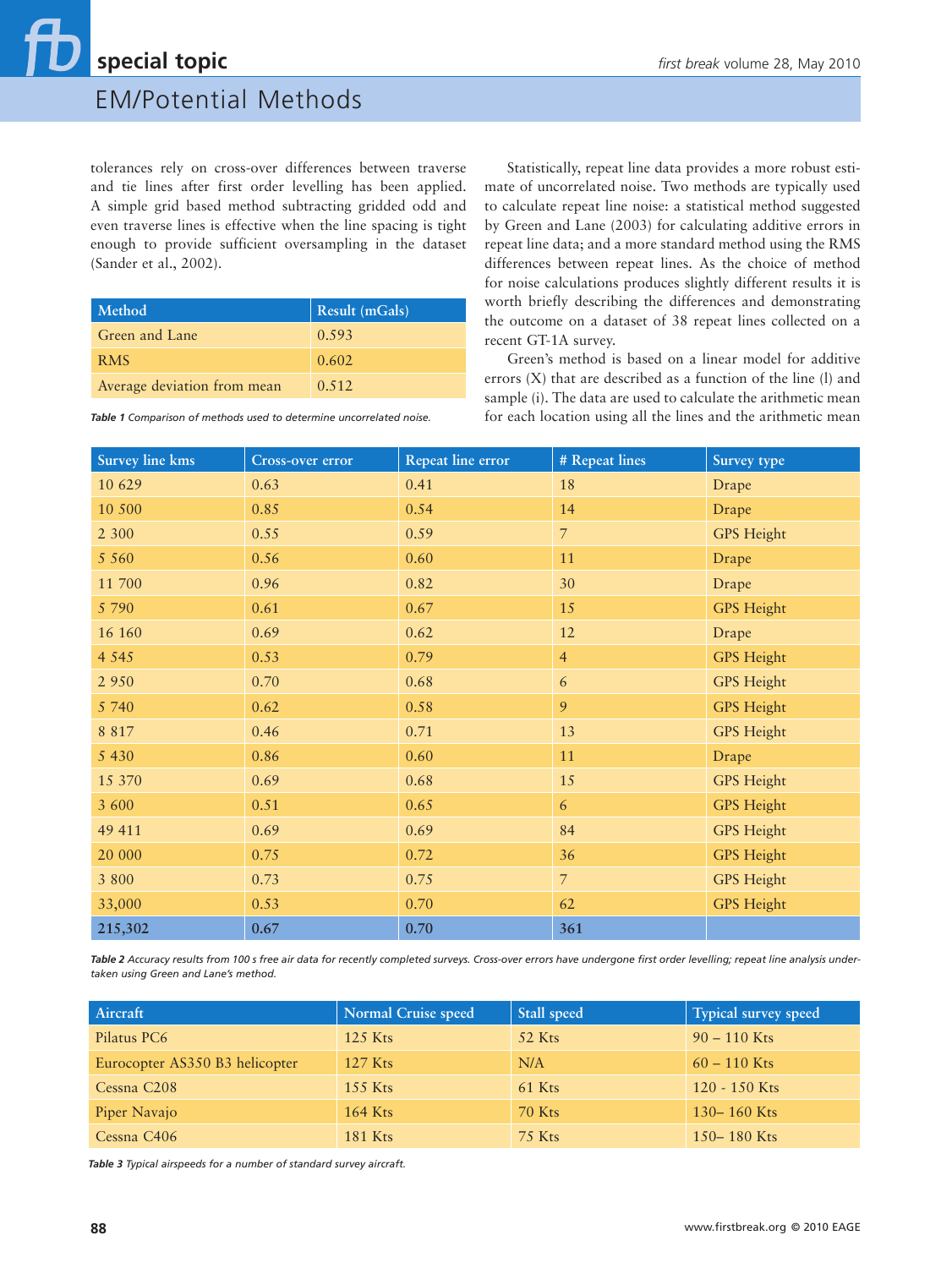of the entire data set. The residual can then be described as a function of the error  $X<sub>p</sub>$ , where  $\degree$  denotes the mean

$$
D_{l,i} = X_{l,i} - X_{o,i} - X_{l,o} + X_{o,o}
$$

The residual is then used to calculate the standard deviation of the noise on a line by line and dataset basis.

Studinger et al. (2008) raised concerns on using Green and Lane's method (commonly used for analyzing GT-1A data) as their analysis demonstrated an intrinsic bias for lower noise readings especially for a small number of repeat lines. Studinger et al (2008) favour the use of a simpler RMS difference between repeat line points distributed by √2. To compare differences between the methods we have applied both to a series of 37 repeat lines flown daily on a large airborne gravity project. Each method has been recalculated as lines are added to demonstrate the progressive differences between the methods with increasing number of repeat lines. As expected the RMS method records slightly higher noise estimates for a smaller number of lines with differences between the methods decreasing as repeat lines are added. The major reason for the differences is the independence of Green and Lane's method to DC shifts in the data. As survey data is flown with tie-lines and cross-over tolerances allow for first-order levelling, we believe the method provides a closer estimate of the overall survey data quality. To conclude, the exercise results are presented in Table 1 for all 37 lines using Green's method, RMS differences distributed by √2, and a deviation from the mean of all lines.

To date most of the gravity data presented for the GT-1A has been based on relatively small case studies. New Resolution Geophysics has flown in excess of 200,000 line km of survey using the GT-1A mounted on a dedicated Pilatus PC6 aircraft. Cross-over and repeat line results for these surveys are presented in Table 2 demonstrating the overall accuracy achievable for the system under standard survey conditions in a variety of often difficult exploration environments.

#### **Improving accuracy resolution**

As the resolution of the gravity system is directly proportional to survey speed, choice of the aircraft platform can make a significant difference in results. This has encouraged the use of helicopters or, in our case, slow flying aircraft such as the Pilatus PC6 for survey platforms which result in improvements of more than 30% compared with more typical survey aircraft. Table 3 compares survey aircraft speeds from a number of typical survey aircraft.



*Figure 4 Accuracy vs resolution plots based on an average repeat line results for a GT-1A system extrapolated to provide comparisons for different aircraft speeds. The effect of oversampling the dataset using tighter line spacing is illustrated.*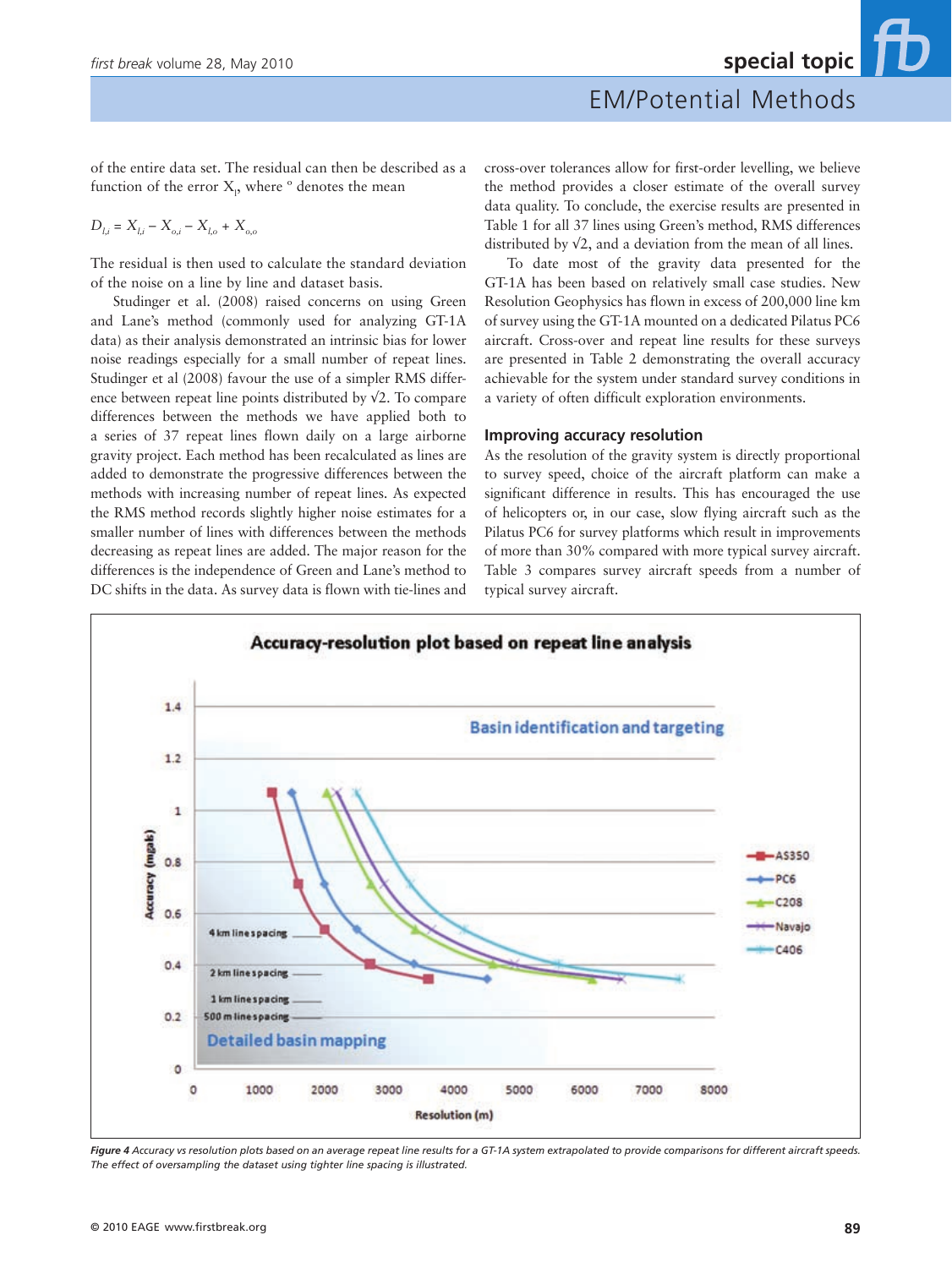



*Figure 5a Digital terrain model with contours of the full 3D terrain model overlain.* 

*Figure 5b Free air gravity collected at a 500m line spacing reduced using a 60 s downline Kalman filter.* 

Due to the relatively long down-line filters applied to airborne gravity data, it is often the case that the cross-line resolution is better. This provides a useful means of removing uncorrelated noise, ultimately improving the survey accuracy. Gridding line data using a standard technique, such as minimum curvature described by Brigs (1974) and Swain (1976), will extend geological features across survey lines where they correlate and restrict the extent of uncorrelated noise between lines. The net result is to limit the cross-line wavelength of noise which can then be removed using a 2D FFT filter with similar characteristics to the down-line filter. As a result the overall accuracy of an airborne gravity survey can be improved by flying at line spacings less than the full wavelength of the down-line filters applied.

Figure 4 below illustrates the effect of different aircraft platforms and survey line spacing on the overall accuracy resolution of the gravity survey. Both these parameters have important implications when detailed basin mapping is required.

#### **Pushing the accuracy resolution envelope**

In order to explore the limits of accuracy resolution obtainable with a GT1A system, a high resolution gravity survey was flown over a series of well defined metaquartzite ridges which provide a useful control model. The survey was flown at a line spacing of 500 m using a Pilatus PC6 in both strike, parallel, and cross-strike directions. The results of the strike parallel survey are shown to provide better resolution for detailed airborne gravity surveys where down-line filtering often exceeds the cross-line sampling.

As a control, the ridges have been modelled in full 3D using a density of  $2.7$  g/cm<sup>3</sup> in line with published density results carried out by the SA Council for Geoscience (Mare and Tabane, 2004). Contour results of the 3D model have been overlain on the shuttle radar digital terrain in figure 5a.

Results are presented for free air gravity reduced using a 60 s down-line Kalman filter corresponding to a resolution of 1.5 km (half wavelength of the filter x 100 kt aircraft speed). This is a relatively noisy dataset when gridded at 100 m cell size (Figure 5b). By applying a cosine roll-off spectral filter with midpoint at 3000 m we create a dataset with similar resolution in all directions. Due to the extra cross-line information we are able to remove much of the uncorrelated noise in the data (Figure 5c). Note that the large regional gravity high on the eastern side of the survey is attributable to dense ultramafics of the Bushveld Igneous Complex.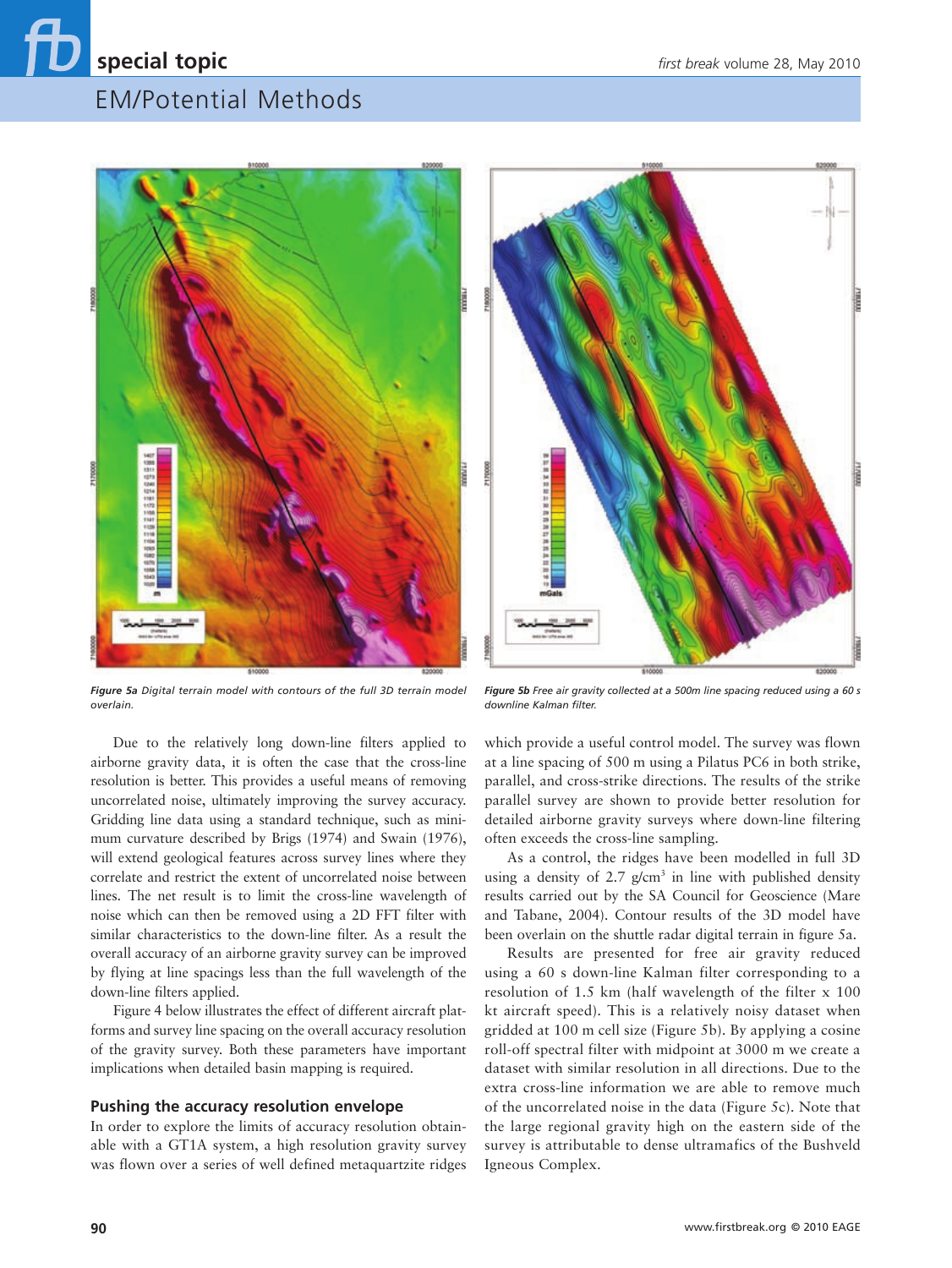# *first break* volume 28, May 2010 **special topic** EM/Potential Methods



*Figure 5c 60 s free air gravity processed using a grid based FFT filter with similar characteristics to the downline filter.*

A profile plot of one of the survey lines is illustrated in Figure 5c. The plot illustrates the original 60 s Kalman filter, free air data, spectral filtered 60 s free air data, and modelled free air data with identical spectral filter applied. A trend has been removed from all datasets. The profile plot demonstrates the effectiveness of using additional survey lines to remove uncorrelated noise in the dataset through spectral filtering.

Although a special case, the test study demonstrates the feasibility of generating high resolution and accuracy gravity datasets (~ 0.2 mGals @ 1.5 km) using slow survey speed and detailed line spacing.

#### **Conclusions**

Although airborne gravity systems have become routine technology in petroleum exploration for basin mapping, there is still room for significant improvement in accuracy resolution if detailed basin structure is to be mapped.

In this paper the relative accuracies of different airborne gravity systems have been compared. Survey cross-over and repeat line data from more than 200,000 line km of airborne gravity using the GT-1A system demonstrate the average accuracy resolution capability of the system (< 0.7 mGals using a 100 s down-line filter). In order to improve data quality, two simple approaches are suggested: fly slower (choice of aircraft platform) and fly at tighter line spacing (oversampling). Results from a special case study demonstrate the relative improvement obtained from an oversampled dataset, albeit at the expense of tighter line spacing.



*Figure 5d Profile plots of a line of data comparing the 60 s Free Air data, FFT grid filtered 60 s data and grid filtered full 3D model. Given that most of the Free Air gravity response is attributable to the ridges, both modelled data and grid processed Free Air data demonstrate an excellent correlation. Profiles demonstrate the effectiveness of the grid filtering in removing uncorrelated noise in the 60 s Free Air data.*